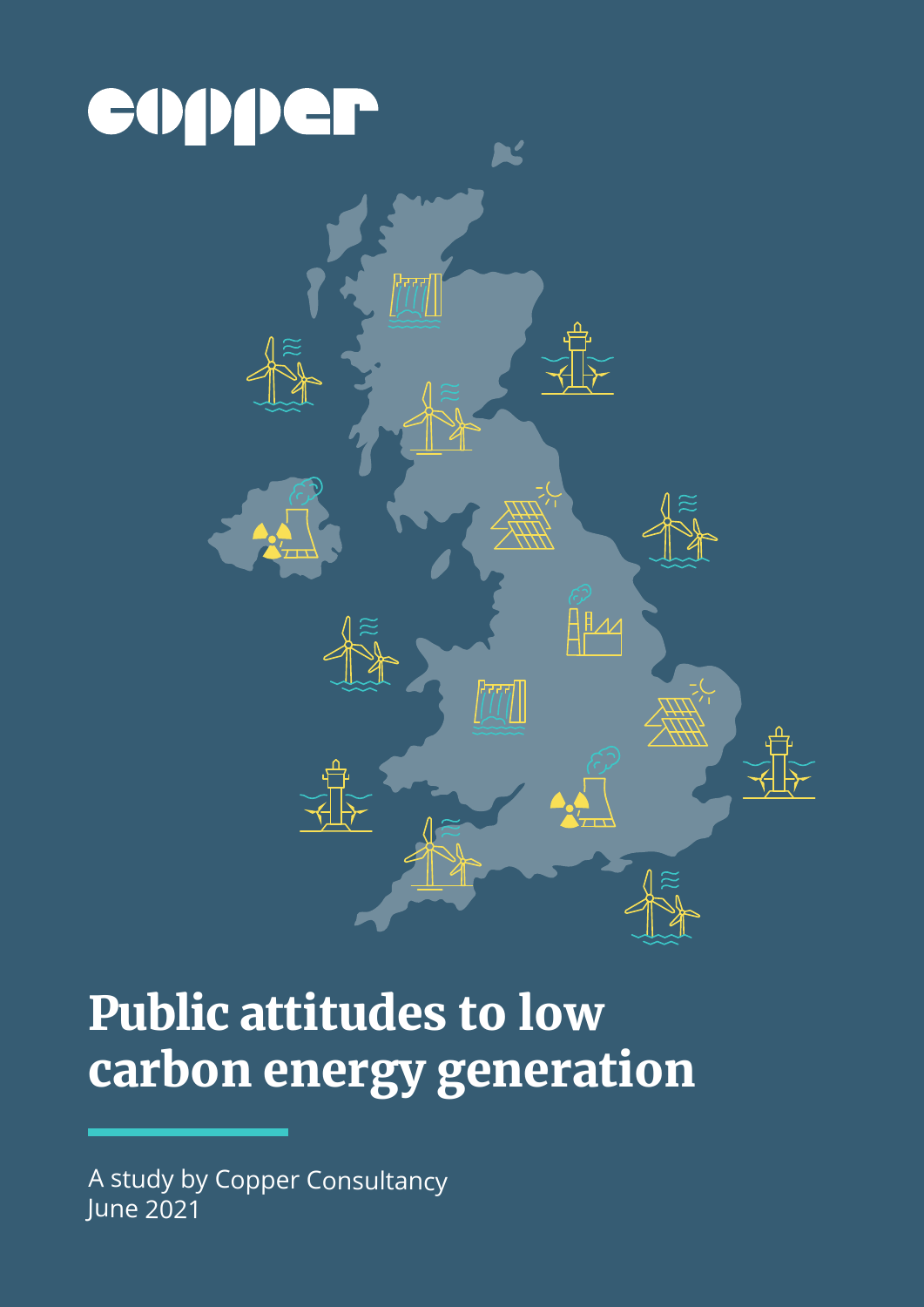#### Introduction

The drive towards net zero is going to play a central role in government policy and the public's lives for the decades to come.

At the centre of this is how we chose to heat and power our homes. This will have an impact on the public as we make decisions about how we live our lives.

Copper has measured public attitudes to infrastructure for over 5 years to understand sentiment around key areas of our industry. Now, we have studied public attitudes to low carbon energy generation to measure more about where the public needs support in understanding our energy future.

**Low carbon energy generation is critical to achieving net zero and we need to take the public and customers with us.**

The big question remains who pays for net zero. The findings tell us the public accepts there is not yet a fair way to do this. For the public to fully grasp the extent of the challenge and buy-in to the action required to meet net zero, there will need to be a clearer and more tangible link between the ambitious government targets and what it means for people in their day-to-day lives.



#### Foreword

This year is proving to be a pivotal for the energy industry and for cementing Britain's global role in the pledge to achieve net zero. As the world seeks to recover from the devastating impacts of the pandemic, many nations, including the UK, are placing low carbon energy at the heart of their economic recovery plans. The G7 nations will be greeted by Boris Johnson on the Cornish coast for their annual summit with this year's focus being on tackling the climate emergency. In November, the rest of the world will descend on Glasgow for the UN Climate Change Conference (COP26), where nations will be expected to bring forward more ambitious targets for meeting net zero.

In the UK, we saw a flurry of announcements at the back end of 2020, which included the longawaited Energy White Paper, the prime minister's Ten Point Plan for a green industrial revolution, the National Infrastructure Strategy and the Climate Change Committee's sixth carbon budget. The common thread of these strategies and plans focused on the need for actions. The findings in this report suggests that the message is landing with the public on established low carbon sources. But there is still a way to go to raise awareness and understanding of lesser known low carbon technologies that will also have a vital role to play in the future energy mix.

The UK is already a world-leader in offshore wind and is leading the way in the development of small modular reactors, carbon capture and storage and new hydrogen-based technologies. Despite a lack of awareness in these, the public want to see more done to invest in homegrown technologies and promote them on the global stage.

**Sam Cranston** Director, Energy Copper Consultancy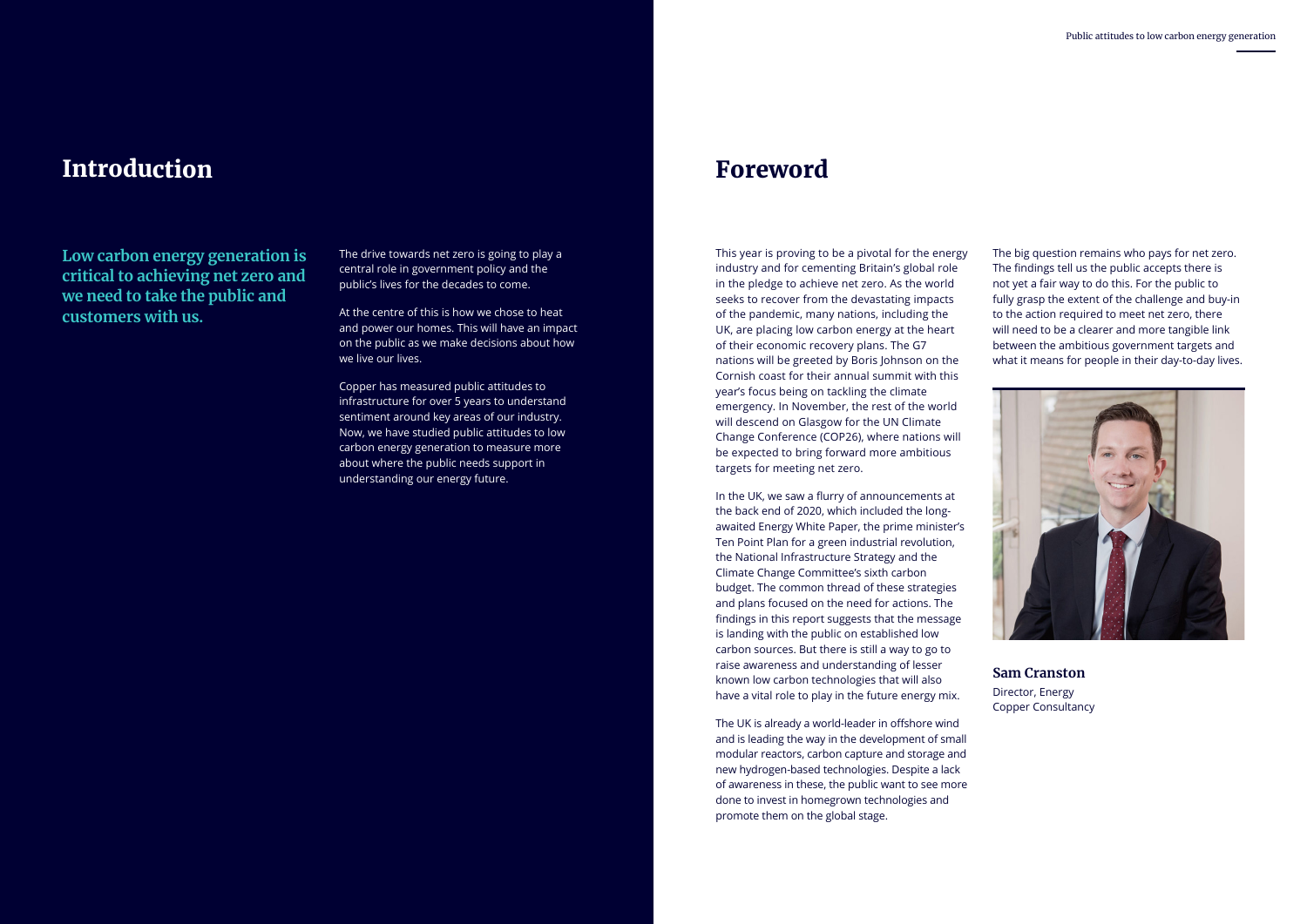

### Key findings

Support for renewables is strong, especially solar (49 per cent), offshore wind (49 per cent) tidal (38 per cent) and onshore wind (30 per cent). Nuclear power stands at 20 per cent.

Nuclear is recognised and supported as a low carbon energy source and considered to be part of the UK's future. It does not enjoy the same support as other low carbon sources promoted by government policy.

#### **Government direction should prioritise jobs, British technologies and exports in the transition to net zero**



High quality jobs is the most important key benefit from the low carbon energy transition according to the public.



Government intervention would be welcomed by the public to support British low carbon technologies which have export potential.

There is currently minimal awareness of new technologies which could deliver high quality jobs and transition the UK to a net zero future.

**Lack of awareness is leading to apathy in new technologies – this can store up risk for the future as a lack of understanding can lead to opposition**

> Hydrogen gas 52%





## **Attitudes to nuclear a low carbon**

**with no opinion on emerging technologies**



**Carbon capture** 

**and storage**



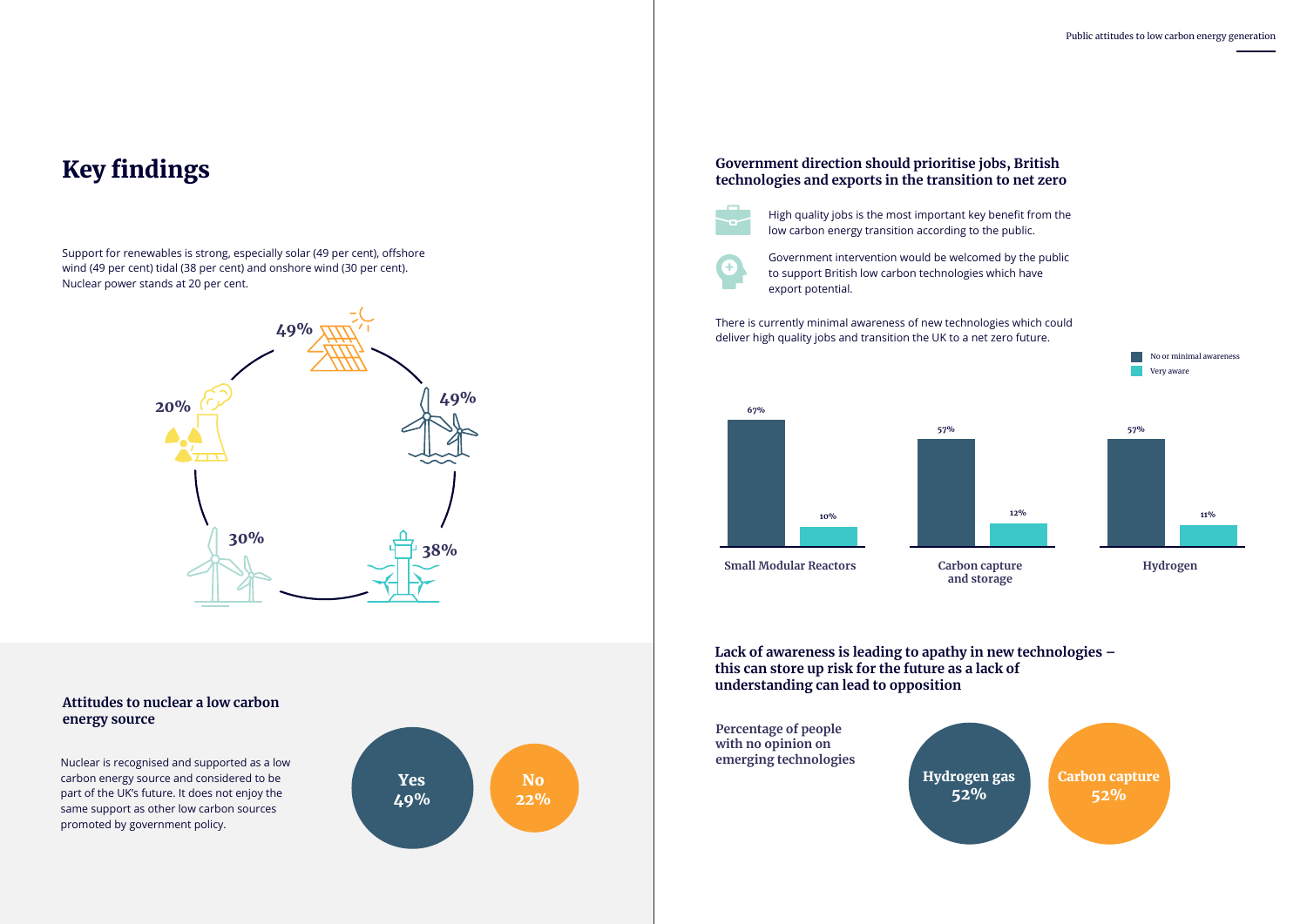Low carbon energy generation enjoys public support; jobs and exports are key drivers for people on the journey to net zero<br>The principle of low carbon energy sources has landed and the public is

supportive of renewables.

Nuclear power generation solutions have not resonated as well as renewables. The process for consenting and building new nuclear is complex and the perception of this timeframe could have a negative impact on a population that wants small, local, cost effective, efficient and homegrown ideas.

### Low carbon technologies are becoming established in the public's mind

**Which of the following if any, do you think the government should prioritise to deliver future net zero energy generation?**

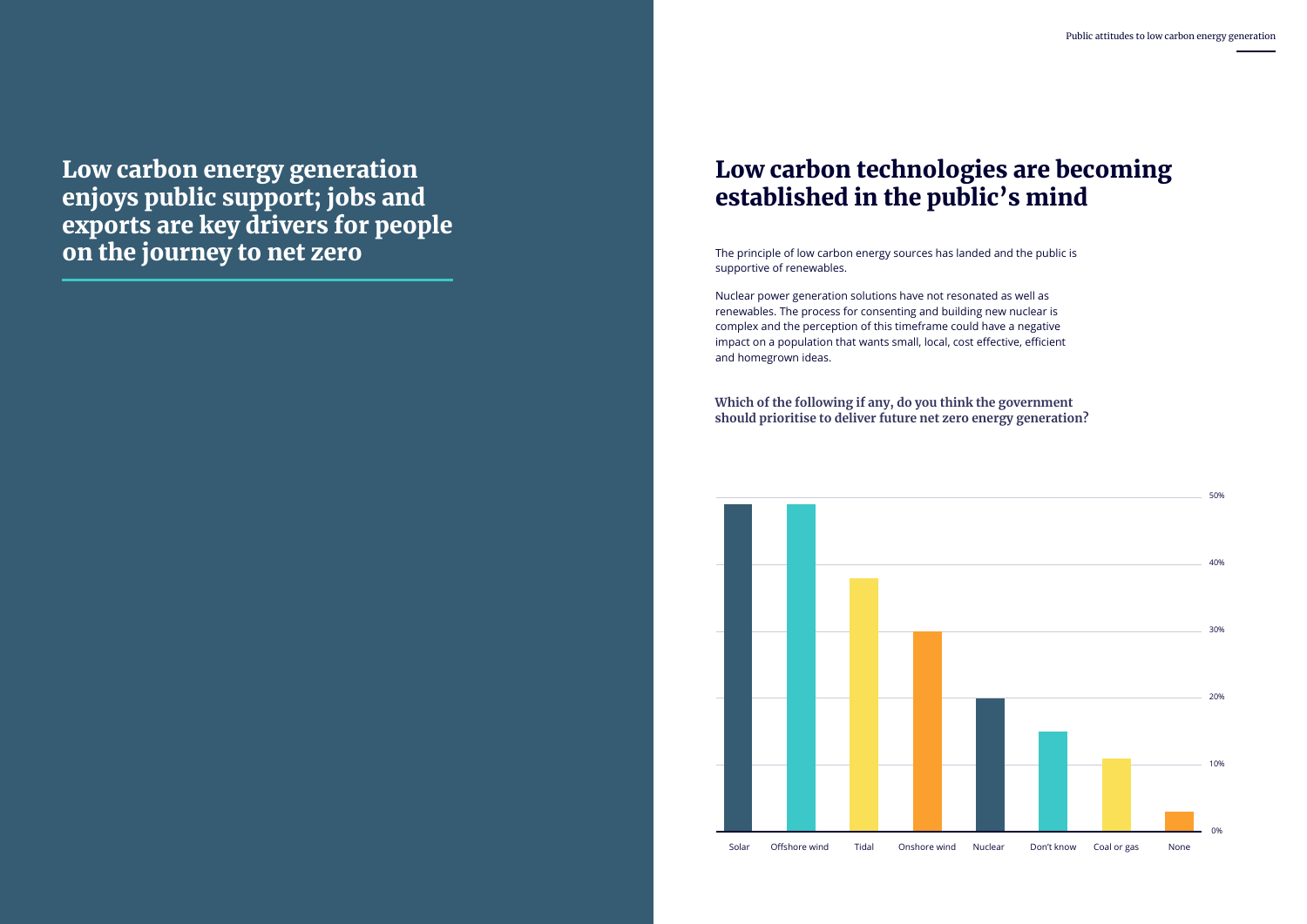**The UK needs to build new infrastructure including power stations and roads. What should the government prioritise?**



In the process of delivering net zero, people want to see economic opportunities arise from the transition. Achieving a better environment alone is not enough.

The public sees the energy revolution as an opportunity to create jobs and develop new British technologies which can be exported.

The public's expectations have been raised as have their ambitions for what can be achieved.

### High quality jobs are expected on the path to net zero

The public wants meaningful, high value jobs that matter; people want to see long term prospects and employment in manufacturing.

The transition to net zero jobs in the UK is seen as an opportunity. In particular, people want jobs which support high content concepts – new and emerging ideas which include homegrown intellectual property and design.

But this alone is not enough. Creating jobs in the UK is only the start. Exporting British technology is important to the public, especially where manufacturing takes places in the UK.

### Government intervention to safeguard jobs would be popular

#### **Should the UK government intervene to protect and promote manufacturing job?**

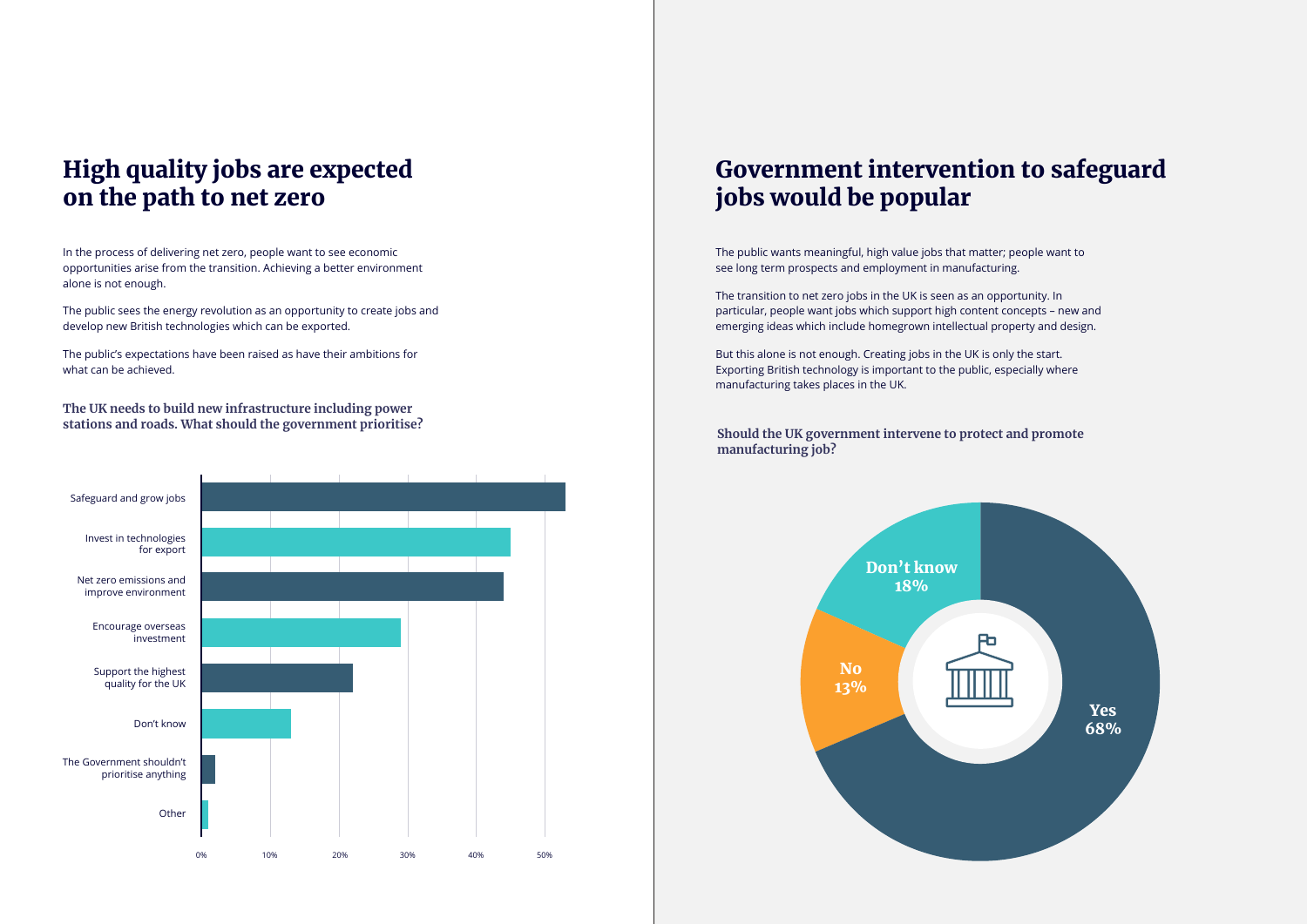**The UK faces a challenge in striving towards net zero emissions. Do you think the UK government is maximising its potential in supporting new technologies?**

### The public sees net zero as an opportunity for the UK on the global stage

**Do you think the UK should be a world leader in developing new net zero technologies?**

The public wants the UK to do more on the international stage; messages around our successes in renewables and COP26 coming to Scotland are having an impact.

But people don't know if the UK is making an difference. Over 51 per cent of people either don't know if we are reaching our potential or think we are not doing so. Only 13 per cent think we are punching above our weight.





Yes but we could do more

 $\overline{N}$ 

Don't know

Yes we are



The public is supportive of the UK being an innovative incubator for new technologies which can exported.

Energy generation is seen as a sector which has the potential to deliver homegrown jobs and to create an international market for the UK.

### The public is keen to see more home grown technologies in the charge towards net zero

**Do you think it is important that if we should build more power stations, they should be using technology developed and manufactured in the UK?**

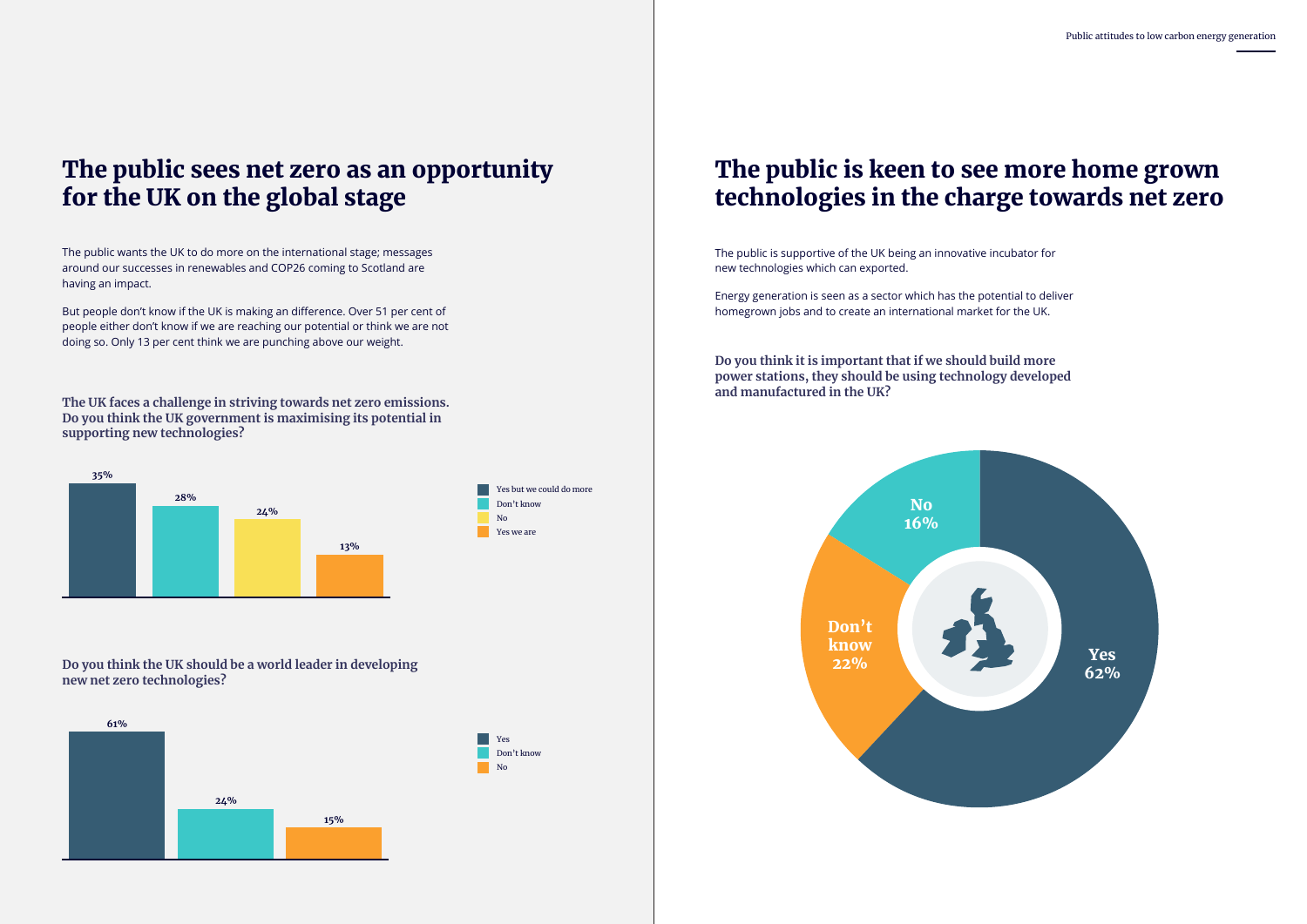### What does the public think of specific low carbon technologies?

**In this section, we test public perceptions to new, low carbon technologies including:**

**New small modular nuclear power stations**

**Carbon capture and storage**

**Hydrogen gas**

The public supports government intervention to enable the UK to export homegrown technologies (57 per cent) with a minority opposed (17 per cent).



### The public would back government intervention to support home grown technologies

**Should the UK government offer financial support to British energy technologies to help them achieve future exports and demonstrate the country's expertise globally?**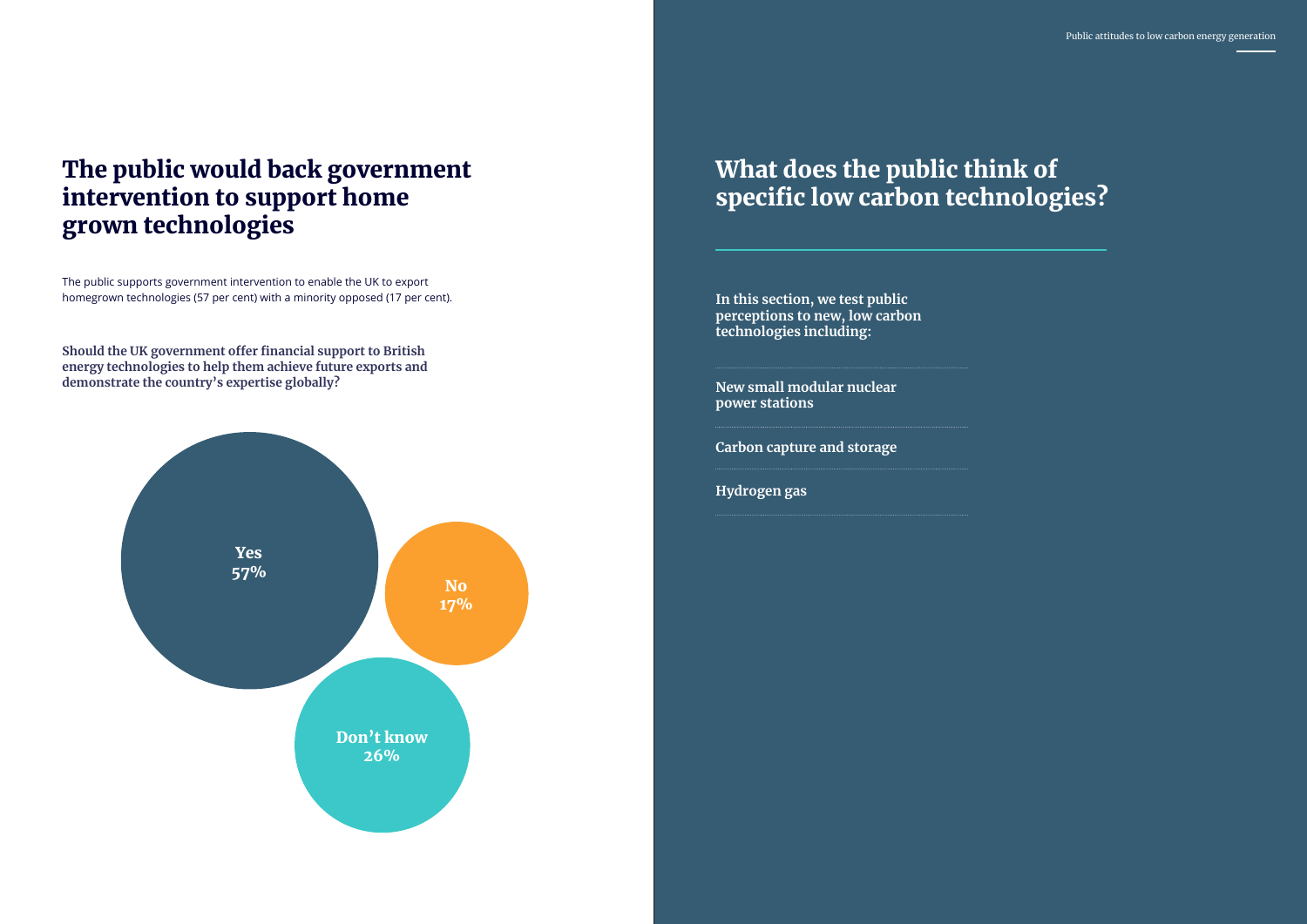#### **Nuclear power is recognised as a low carbon energy opportunity**

The public regards nuclear power as an opportunity to achieve net zero, although it is not as popular as some renewable sources.

Despite that, only 22 per cent is opposed to the idea of new nuclear.

#### New nuclear and Small Modular Reactors

**The UK needs to build new power stations to provide low carbon energy as we drive towards net zero by 2050. Do you think nuclear power has a role to play?**



#### **The public views new nuclear as an opportunity to invest in the UK**

When considering the type of technology used, 43 per cent supports homegrown content. Six per cent stated a preference for overseas technology and 24 per cent favours a mixture.



**If we are going to build more nuclear power stations in the UK, would you have more confidence in nuclear if it was based on British or overseas technology?**

**Do you think the UK government should take a financial stake in new British designed nuclear power stations to help them be built more quickly.**

The public's support goes further. People are open to the idea (53 per cent) of government taking an interventionist step to support new homegrown nuclear with 21 per cent opposed to the principle.

> Yes, a limited stake Yes, a majority stake Don't know No, should be led by private companies No, for other reasons







British Don't know A mixture Neither Overseas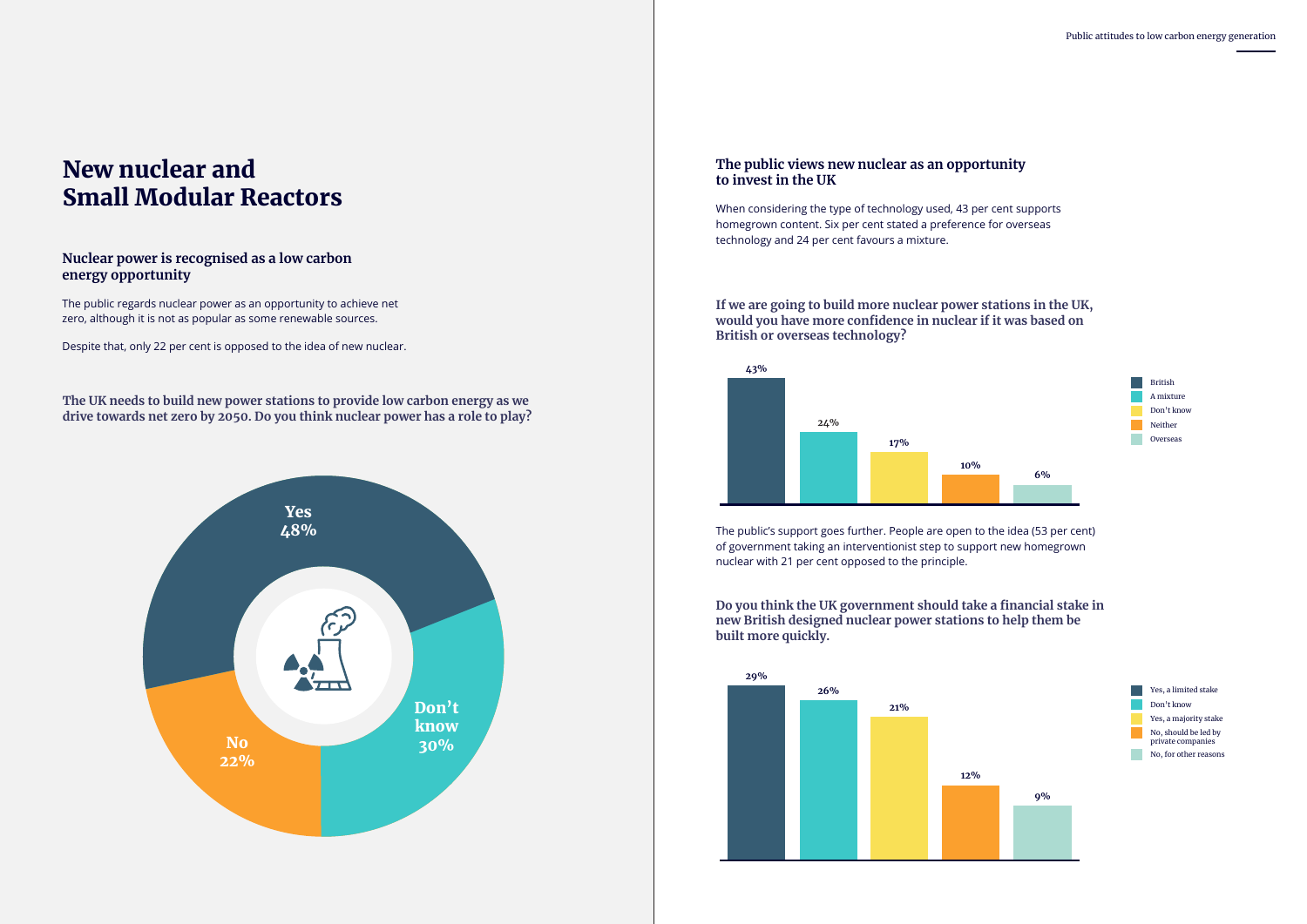



#### **Small Modular Reactors contain the ingredients to be popular**

Government has included Small Modular Reactors in its Ten Point Plan for a Green Industrial Revolution.

Small Modular Reactors present an tangible opportunity to create high quality jobs, export homegrown content and push us towards net zero. This mean there is an opportunity to build more public support for this technology – 67 per cent is unaware or not too aware of what SMRs are.

**There is an emerging technology which involves building nuclear reactors in factories and shipping them to site. They are called Small Modular Reactors. How aware of Small Modular Reactors are you?**



#### **Carbon capture potential is yet to be understood by the public**

Carbon Capture presents an opportunity to export British technology and help achieve net zero.

Despite its potential, 57 per cent of people are unaware or not too aware of what this is and only eight per cent see this viable and sustainable.

It is interesting that 50 per cent don't have a view on the technology. Perhaps this is the most telling response as this demonstrates the opportunity to build support in carbon and capture and storage.

#### Carbon capture and storage

**There is an emerging technology which involves capturing carbon produced by industry and then storing these emissions under the sea so they do not enter the earth's atmosphere. How aware are you of carbon capture and storage technology?**



Not aware at all Not too aware Somewhat aware Very aware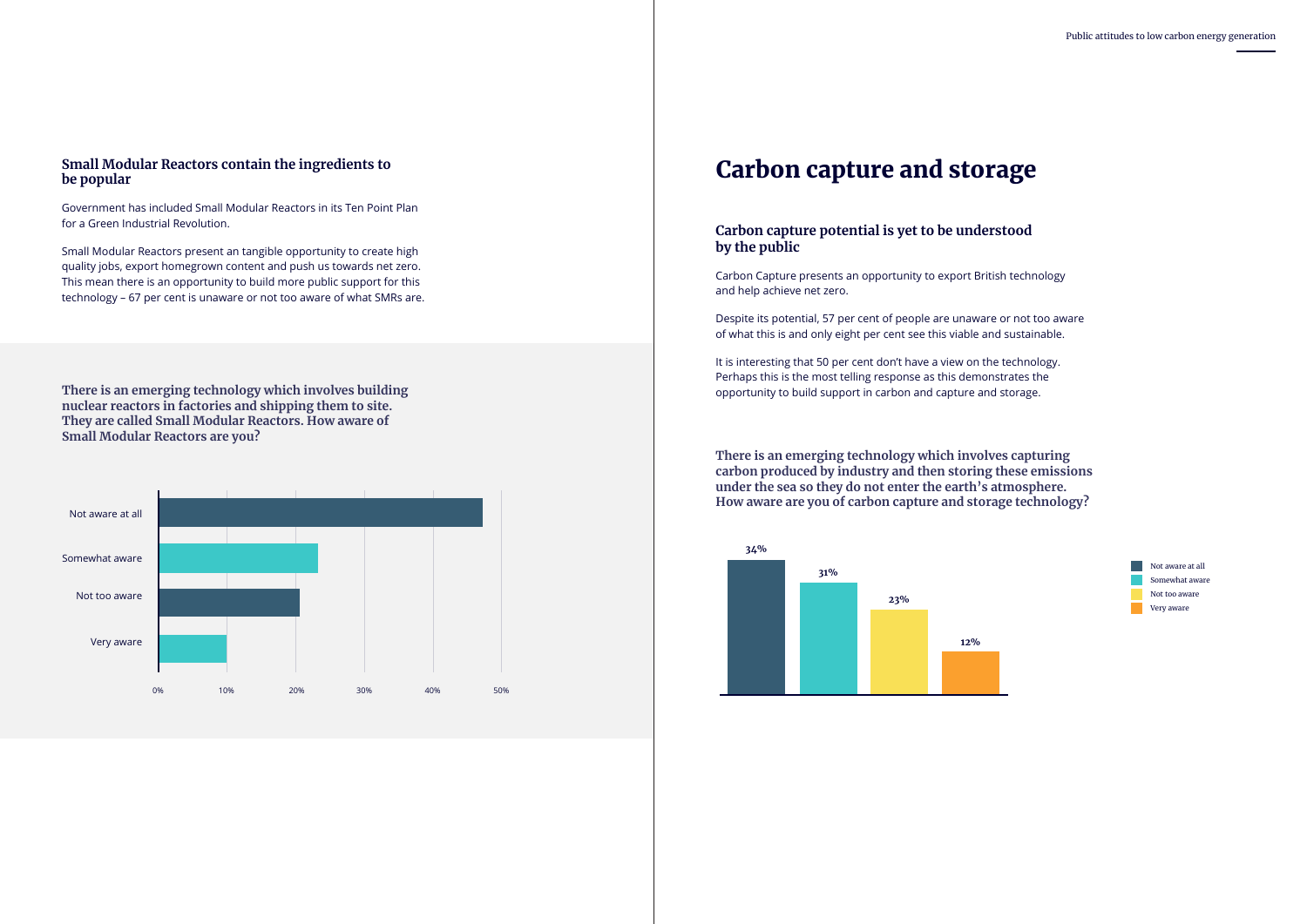**Do you believe that storing carbon under the sea is a viable and sustainable option?**



#### **Apathy about hydrogen, combined with minimal scepticism means gaining public support is achievable**

Prime Minister Boris Johnson said in 2020 that the UK will place a "big bet" on hydrogen gas as way of reducing emissions and heating homes.

At present there is little or no awareness of hydrogen amongst 58 per cent of the public.

As a result of this lack of understanding, apathy towards hydrogen stands at 51 per cent.

However, despite this, only 15 per cent thinks it is unsafe.

### Hydrogen gas

**Hydrogen has been touted as a future key player in the UK's energy mix. How aware are you of the role Hydrogen can play in the UK's energy mix?**

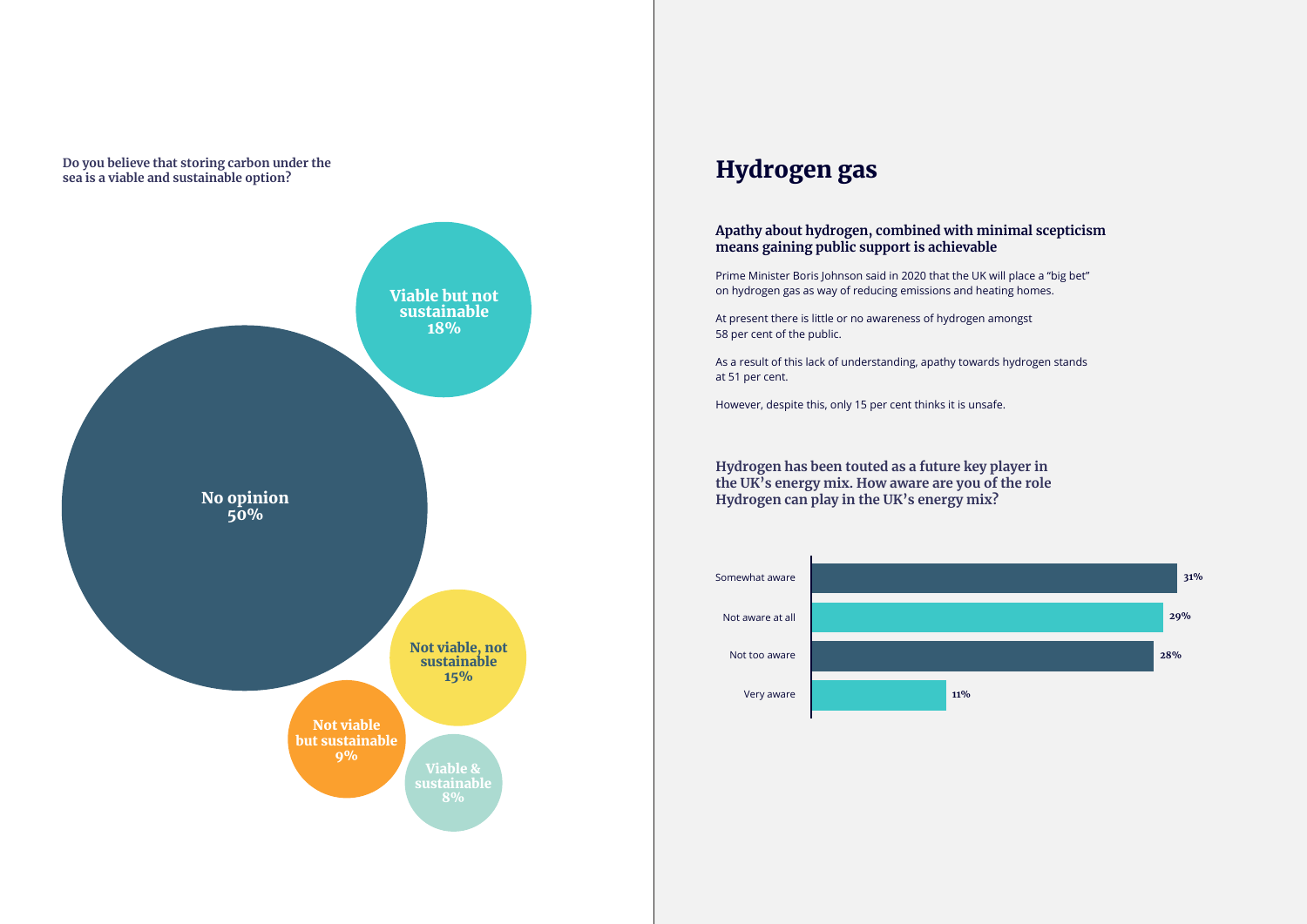**Hydrogen gas may increasingly be used to fuel homes, or to power transport such as buses. How safe or unsafe do you think this technology currently is?**



#### **The opportunity for low carbon technologies to create jobs in the UK is not widely understood**

Not aware Aware Nut awa

The public's expectations have been raised for a low carbon future along with a the promise of high quality green jobs.

At present only 34 per cent is aware that industries like carbon capture and storage or hydrogen will create jobs.

**Developing low carbon technologies would preserve jobs by enabling energy intensive industries to continue to operate and thrive whilst decarbonising. Are you aware of how these technologies can preserve these jobs?**

34%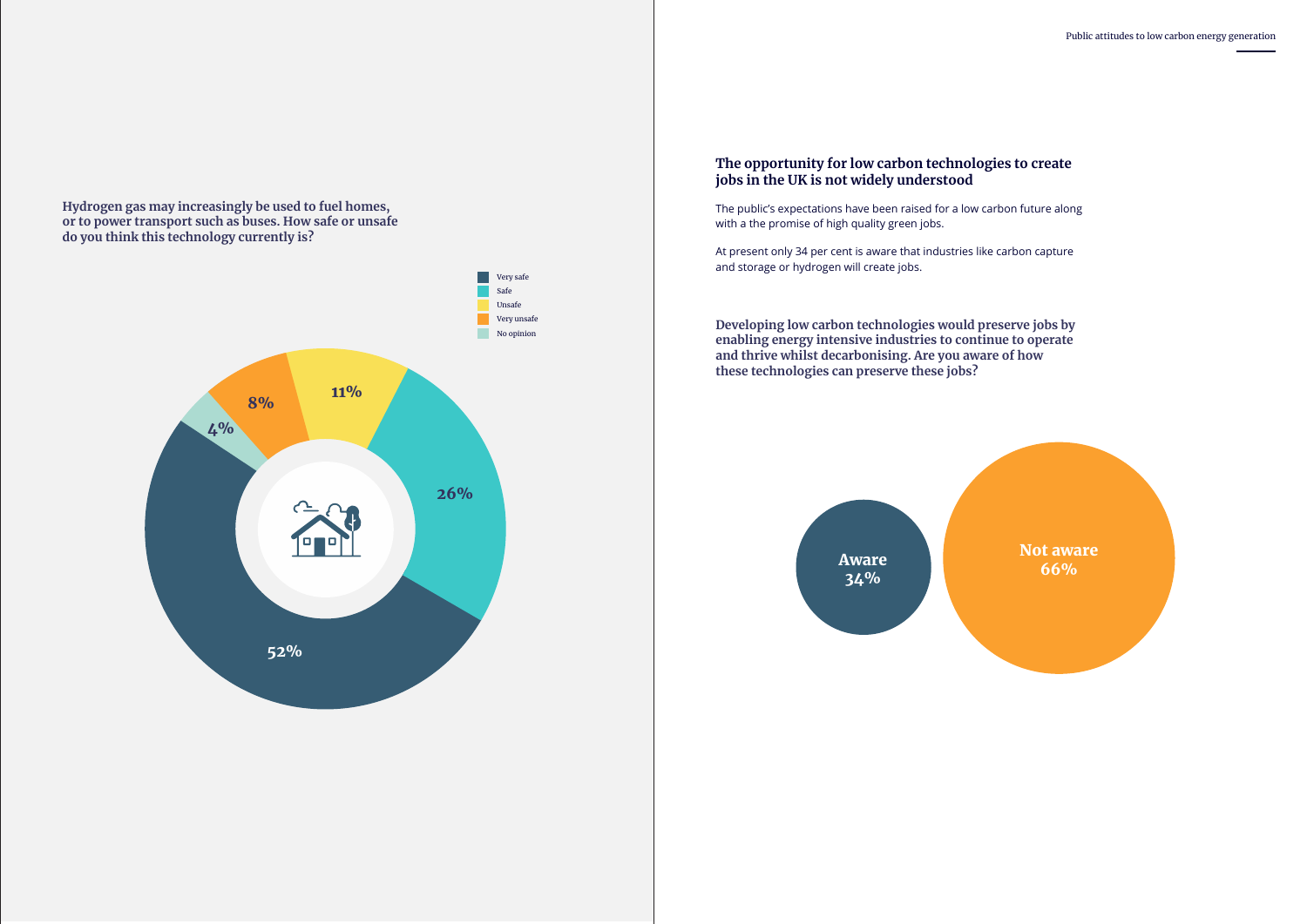#### **There is no consensus on how we should pay for net zero**

The public is not aligned on how we should pay for net zero - 23 per cent think it should be a blend of methods and 29 per cent feel there is no fair approach.

No one route to pay for net zero is the most popular – the least popular being taxation and then user pays. The closer to people's pockets, the more unpopular the choice.



#### **What do you think is the fairest way to pay for the UK to be a net zero emissions country?**



### Conclusions

**There is support for net zero technologies where they can create jobs**



**Technologies which provide the UK with export opportunities are perceived as positive**



**Understanding of these new technologies is limited – without this awareness, it is challenging to generate the support that wind power, solar** 

**and tidal enjoys**



**Who pays for net zero remains a thorny issue especially as it becomes more personal to peoples lives**

Public attitudes to net zero and the technologies that present opportunities in reducing emissions are complex. There is support for achieving net zero, but context is key. People want to understand the benefits, risk and ultimately how the journey to net zero impacts them and society. Public ambition stretches beyond achieving net zero as a goal in itself; jobs, exports and global leadership are expected too.